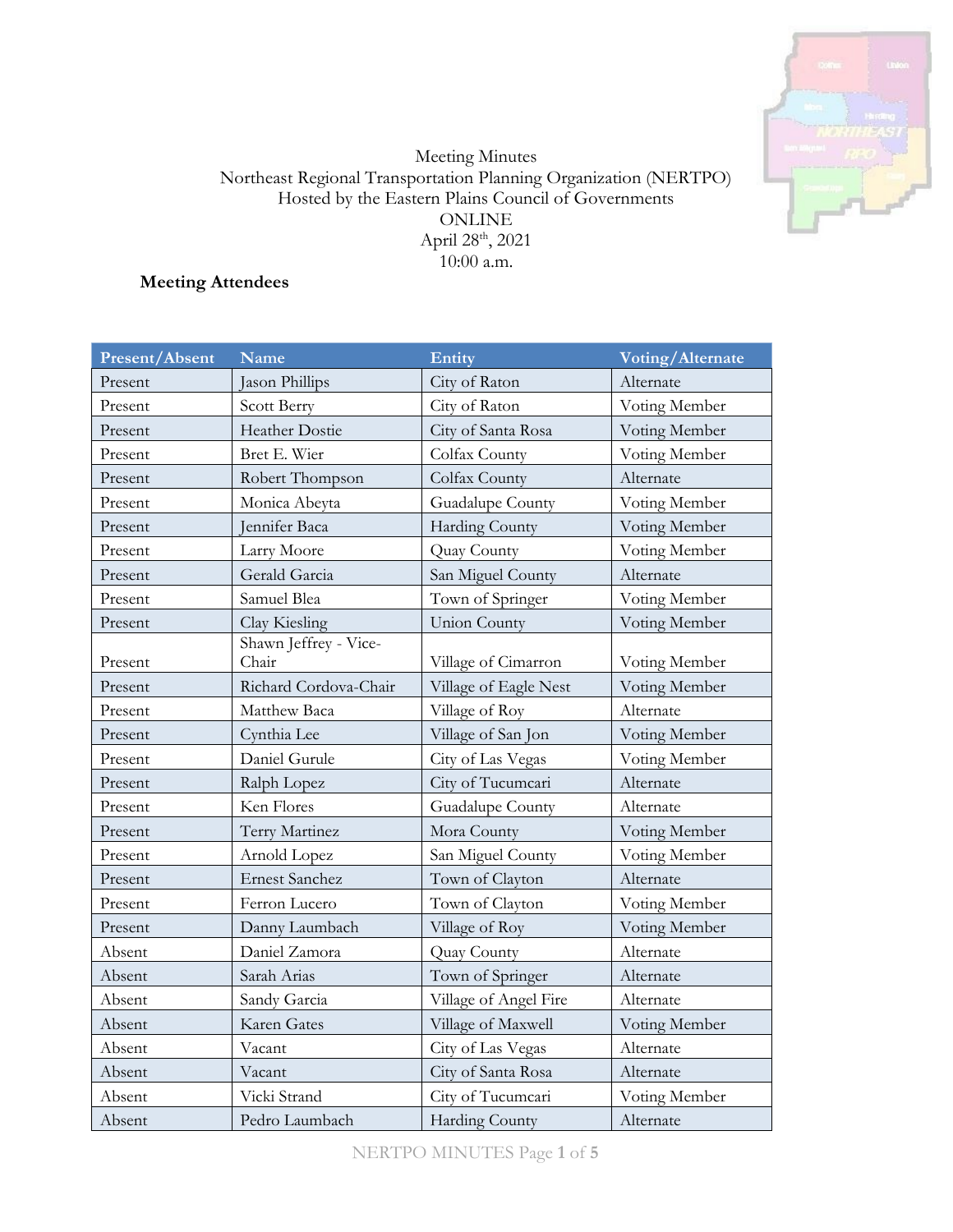|        |                       |                        |               | Linkon |
|--------|-----------------------|------------------------|---------------|--------|
|        |                       |                        |               |        |
| Absent | Vacant                | Mora County            | Alternate     |        |
| Absent | Angie Gonzales        | <b>Union County</b>    | Alternate     |        |
| Absent | Jay Mitchell          | Village of Angel Fire  | Voting Member |        |
| Absent | Renee Ledoux          | Village of Cimarron    | Alternate     |        |
| Absent | Lee Dixon             | Village of Des Moines  | Voting Member |        |
| Absent | Scott Warner          | Village of Des Moines  | Alternate     |        |
| Absent | Mary Berglund         | Village of Eagle Nest  | Alternate     |        |
| Absent | Diane Brown           | Village of Folsom      | Voting Member |        |
| Absent | Mike Schoonover       | Village of Folsom      | Alternate     |        |
| Absent | Lynn Wiseman          | Village of Grenville   | Alternate     |        |
| Absent | Mignon Saddoris       | Village of Grenville   | Voting Member |        |
| Absent | Anita Allen           | Village of House       | Voting Member |        |
| Absent | Sherwin W. Martin     | Village of House       | Alternate     |        |
| Absent | <b>Russell Feerer</b> | Village of Logan       | Alternate     |        |
| Absent | Scott Parnell         | Village of Logan       | Voting Member |        |
| Absent | Joanna Taylor         | Village of Maxwell     | Alternate     |        |
| Absent | Connie Cook           | Village of Mosquero    | Alternate     |        |
| Absent | Daniela Johnson       | Village of Mosquero    | Voting Member |        |
| Absent | Telesfor Benavidez    | Village of Pecos       | Voting Member |        |
| Absent | Vacant                | Village of Pecos       | Alternate     |        |
| Absent | Wade Lane             | Village of San Jon     | Alternate     |        |
| Absent | Laudente Quintana     | Village of Wagon Mound | Voting Member |        |
| Absent | Nora Sanchez          | Village of Wagon Mound | Alternate     |        |

## **Planners, NMDOT, and State Agencies**

Raul Rodriguez III – Eastern Plains Council of Governments (EPCOG) Paul Sittig– North Central NM Economic Development District (NCNMEDD) Vincent M Soule – EPCOG Joseph Moriarty, AICP – NMDOT Planning Division Raymond Mondragon- EPCOG Lesah R. Sedillo – NCNMEDD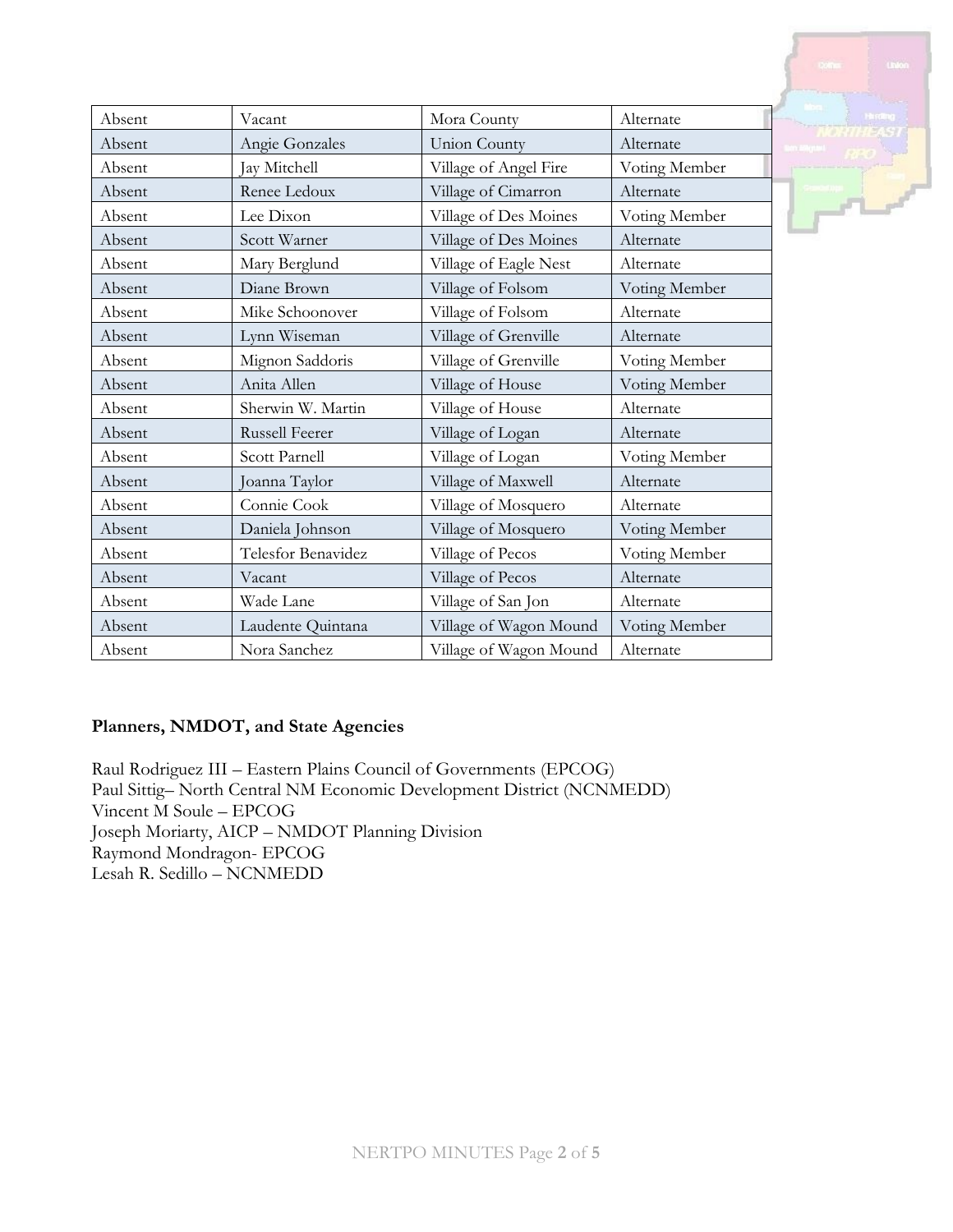# **I. Call to Order**

The Meeting was called to order at 10:05 AM by Chairman Cordova.

# **II. Pledge of Allegiance/New Mexico State Flag**

The Pledge of Allegiance was lead by Paul Sittig, NCNMEDD, and the salute to the New Mexico State Flag was led by Vice-Chair Jeffrey.

## **III. Welcome**

Chairman Cordova welcomed everyone to the virtual meeting.

Individual introductions were conducted by all in attendance.

# **IV. Approval of Agenda**

Motion to approve the agenda as presented: Jason Philips, City of Raton Second: Robert Thompson, Colfax County With all voting in the affirmative, motion carries.

# **V. Approval of Minutes** (March-EPCOG <Zoom>)

Motion to approve the minutes as presented: Clay Kiesling, Union County Second: Jason Phillips, City of Raton With all voting in the affirmative, motion carries.

# **VI. Discussion: Regional Transportation Plan Updates (NERTPO Planner)**

General updates from Paul Sittig and Raul Rodriguez III. Paul updated members about 42 submitted applications for the Transportation Project Fund (TPF). All packets are to be completed with Resolutions, Cover Letter, etc. Raul updated about environmental letters and NMDOT review and signatures. Chairman asked about the Local Government Road Fund map, where it appeared that members who were awarded last year were re-awarded this year. Joe Moriarty will reach out to District 4 to understand how this funding is allocated or distributed. Jason Phillips asked for MAP distribution information, Lesah confirmed that she emailed this information earlier.

# **VII. Discussion: Review Bylaws (NERTPO Planners)**

Paul and Raul reviewed the RTPO's bylaws and discussed the Open Meetings Act. Lesah Sedillo, NCNMEDD, noted that Article VIII, Section 2 previously listed meeting dates, the fourth Wednesday each month, where the language is now more general, stating that meetings will be scheduled in advance. Raul suggested that the fourth Wednesday of every month, with the option of changing dates as needed. Chairman Cordova noted that the OMA allows for special meetings with at least 72 hours' notice, so we would not need to specify those details. Vice Chair Jeffrey noted that we could specify the  $4<sup>th</sup>$  Wednesday and 10 AM, with the location to be determined. Chairman supported this language, and Mr. Weir supported this language, too. Paul said he and Raul would draft revisions for the members to review in advance of the next meeting.

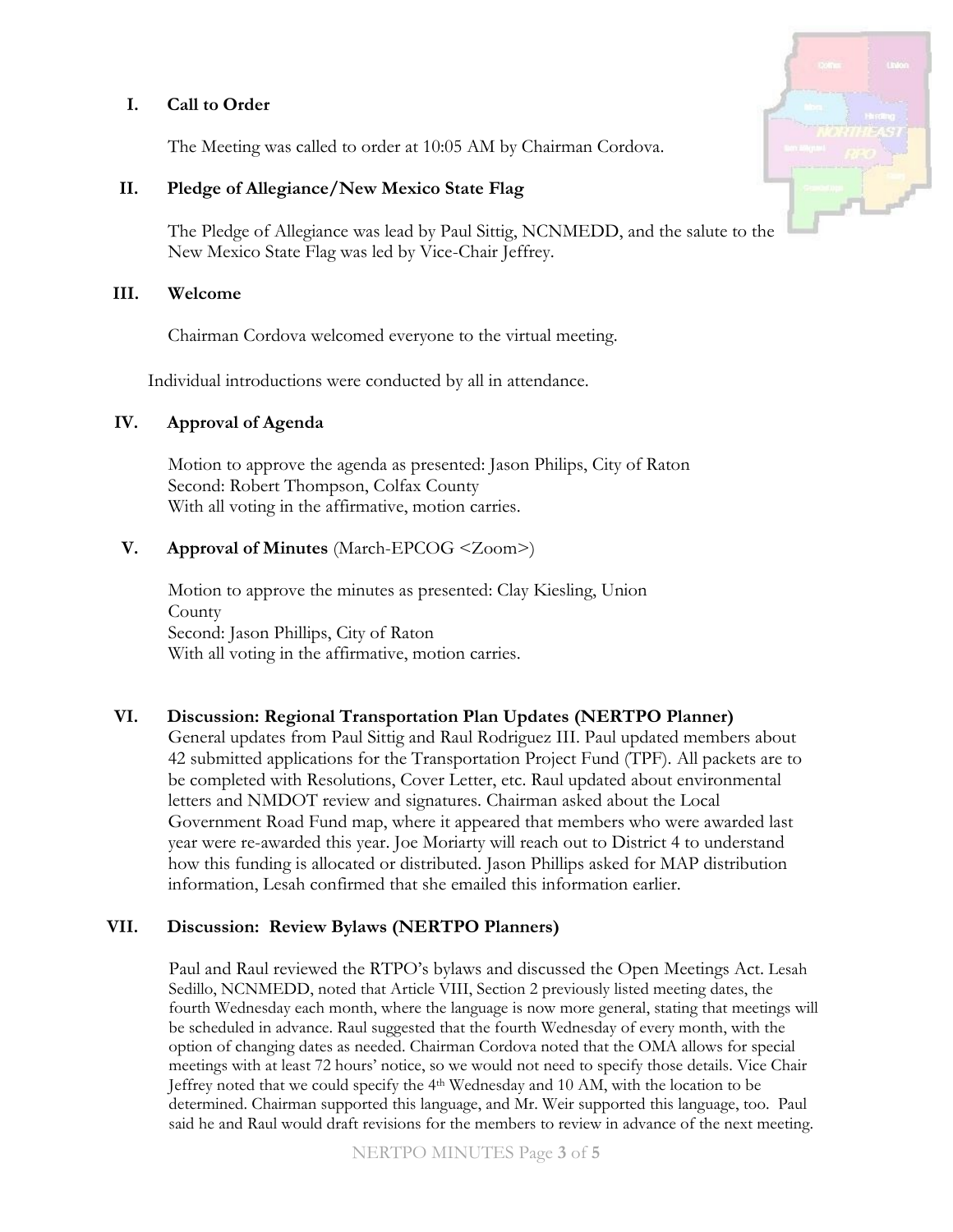Vincent mentioned the Public Participation Plan revision, for a future NERTPO meeting. Chairman Cordova noted it is our intention to keep the public informed. Vincent mentioned what the NMDOT prescribed as what is the best practice to have regarding the bylaws pertaining to the Open Meetings Act.

### **VIII. Discussion: Review Open Meetings Act (NERTPO Planners)**

Chairman Cordova noted that both the Bylaws and OMA were discussed in one item. Vincent noted that he and Dennis wanted to update the PPP and use more social media to help keep the public informed.

#### **IX. TAP, CMAQ and RTP presentation and timeline (NERTPO Planners)**

Paul and Raul presented an overview of project requirements, entity and project eligibility. Bret E. Weir asked about motorized/non-motorized eligibility/mixed-use trails. Paul noted that there was flexible funding category.

## **X. Update from the NERTPO Planners/Program Managers – (NERTPO Planners)**

Paul Sittig advised that he has been focused on the TPF project review and processing and coordination with District 4. Raul Rodriguez III noted that he was doing the same. Lesah: keep updating the status on your projects. ICIP training [months]. Include these various applications in your ICIPs, tie them back to your comprehensive plans, to receive the maximum points for planning.

## **XI. Discussion NMDOT District IV Update** (Mr. James M. Gallegos, PE – District IV Engineer and NMDOT Staff)

NMDOT District staff were not present in this meeting. Raul filled everyone in about a messaged from Samantha Sandoval about FFY 2021-2022 agreements being mailed out in the next two weeks, signed and send back to District 4. 434 through Angel Fire was supposed to be started already, would like a status update, as would Bret E. Weir.

#### **XII. Discussion Project Status Update** (Local Government Members) No updates from members.

#### **New Business**

#### **A. General Comments and Announcements from NERTPO Members and Public**

**B. Meeting Locations:**

#### **June 8th, 2021- Virtual Special Meeting**

• Rating and ranking only, starting at 10AM, may run to 2PM, with a short break for lunch; Raul and Paul will coordinate on member presentation order, how to receive and present files.